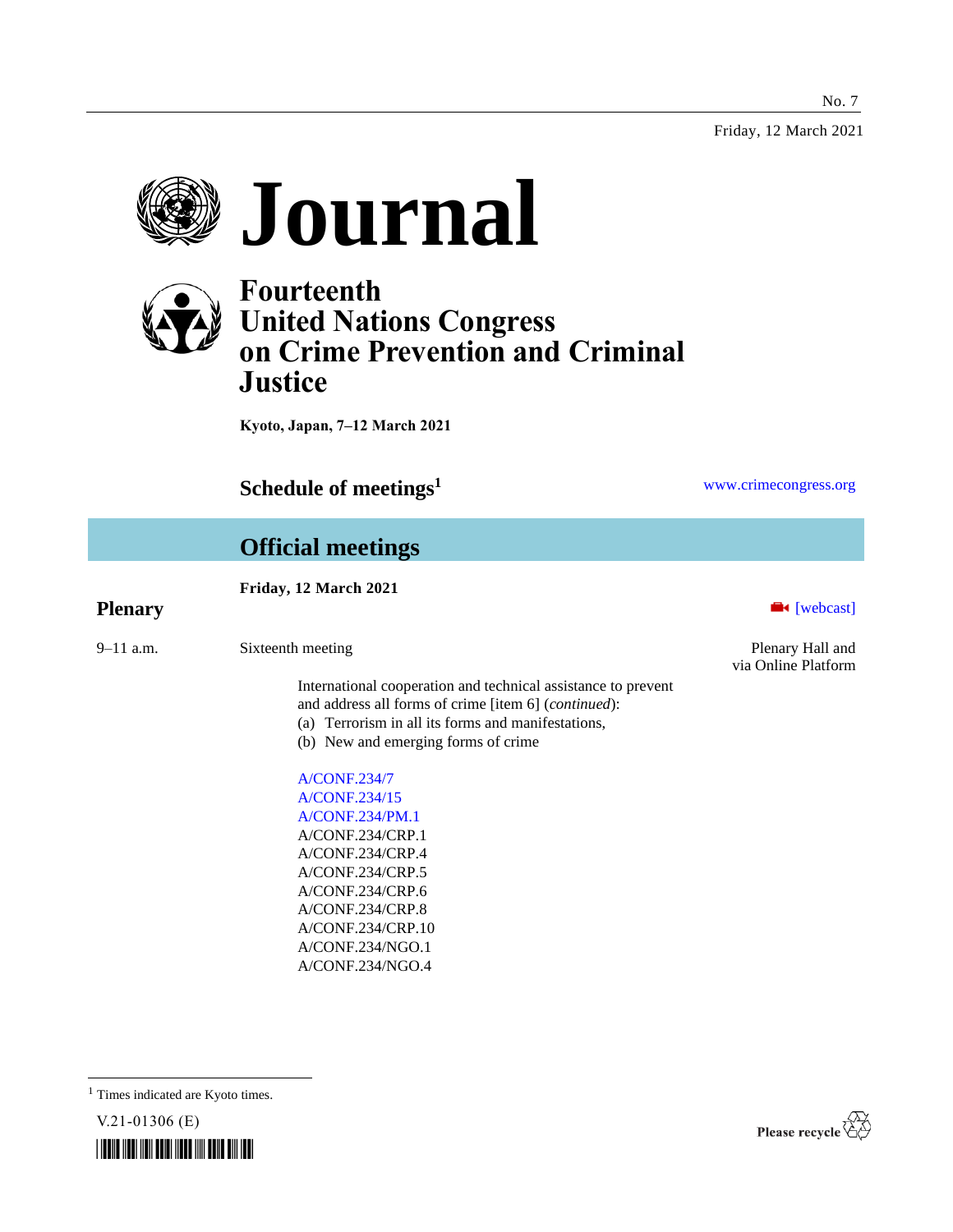Consideration of the reports of Committee I and Committee II

[A/CONF.234/L.3](http://undocs.org/A/CONF.234/L.3) [A/CONF.234/L.3/Add.1](http://undocs.org/A/CONF.234/L.3/Add.1) [A/CONF.234/L.4](http://undocs.org/A/CONF.234/L.4) [A/CONF.234/L.4/Add.1](http://undocs.org/A/CONF.234/L.4/Add.1)

1–3 p.m. Seventeenth meeting

Adoption of the report of the Congress [item 7]

[A/CONF.234/L.2](http://undocs.org/A/CONF.234/L.2) [A/CONF.234/L.2/Add.1](http://undocs.org/A/CONF.234/L.2/Add.1) [A/CONF.234/L.2/Add.2](http://undocs.org/A/CONF.234/L.2/Add.2) [A/CONF.234/L.2/Add.3](http://undocs.org/A/CONF.234/L.2/Add.3) [A/CONF.234/L.2/Add.4](http://undocs.org/A/CONF.234/L.2/Add.4) [A/CONF.234/L.2/Add.5](http://undocs.org/A/CONF.234/L.2/Add.5) [A/CONF.234/L.5](http://undocs.org/A/CONF.234/L.5) [A/CONF.234/L.7](http://undocs.org/A/CONF.234/L.7)

4–6 p.m. **Eighteenth Meeting Plenary Hall and** 

Closure of the Congress

via Online Platform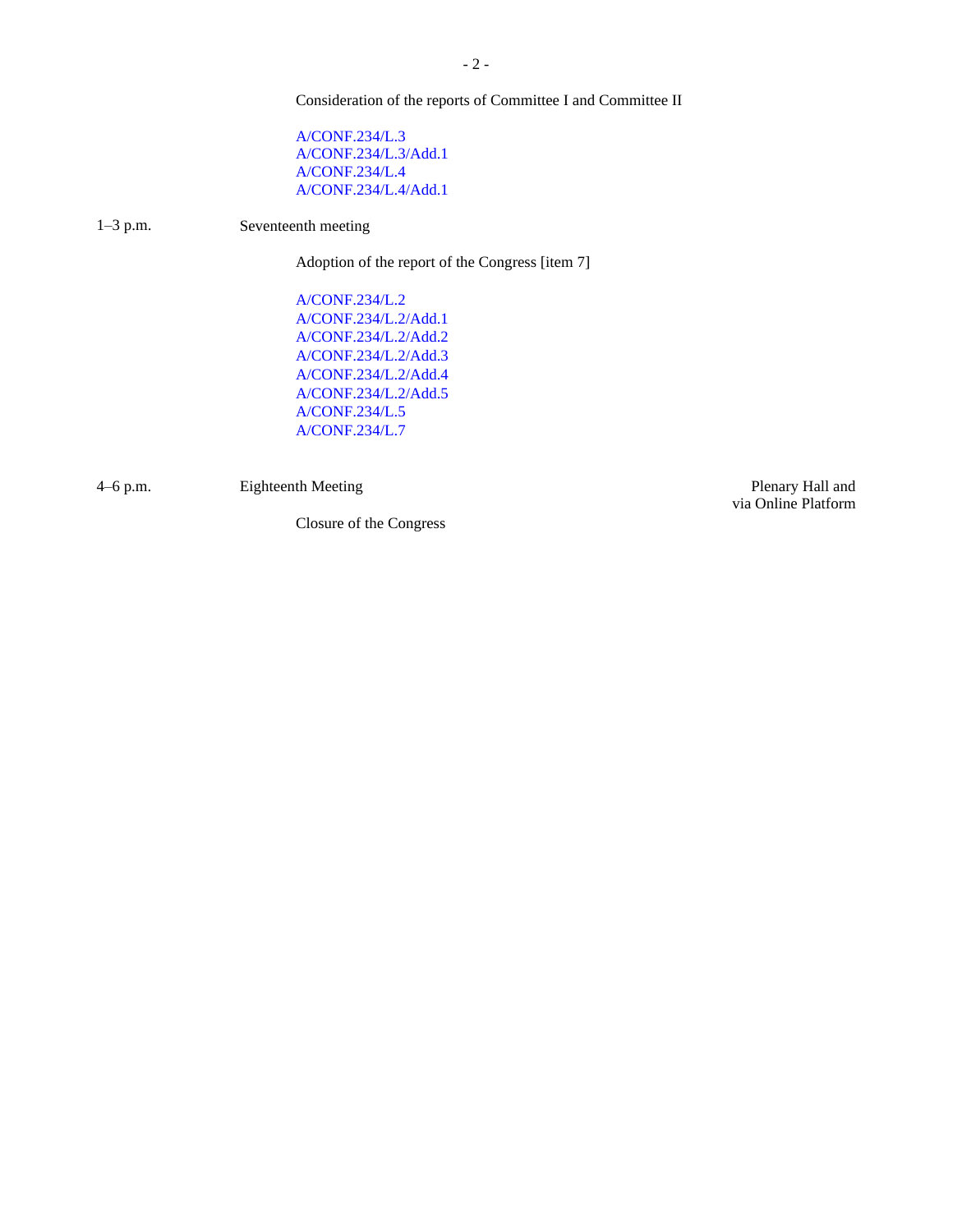### **Other activities**

*The information below is reproduced as received and does not imply any opinion or endorsement by the Secretariat of the United Nations.* 

#### **Friday, 10 March 2021**

| Ancillary<br>Meetings | Please visit the following website for more information and the programme of<br>ancillary meetings:<br>http://www.un-congress.org/ | Via Online<br>Platform |
|-----------------------|------------------------------------------------------------------------------------------------------------------------------------|------------------------|
|                       | Please note that all ancillary meetings will take place without an in-person<br>audience.                                          |                        |
|                       |                                                                                                                                    |                        |

Exhibitions Please visit the following website for more information and the programme of exhibitions: <http://www.moj.go.jp/KYOTOCONGRESS2020/en/programme/exhibitions.html> Via Online Platform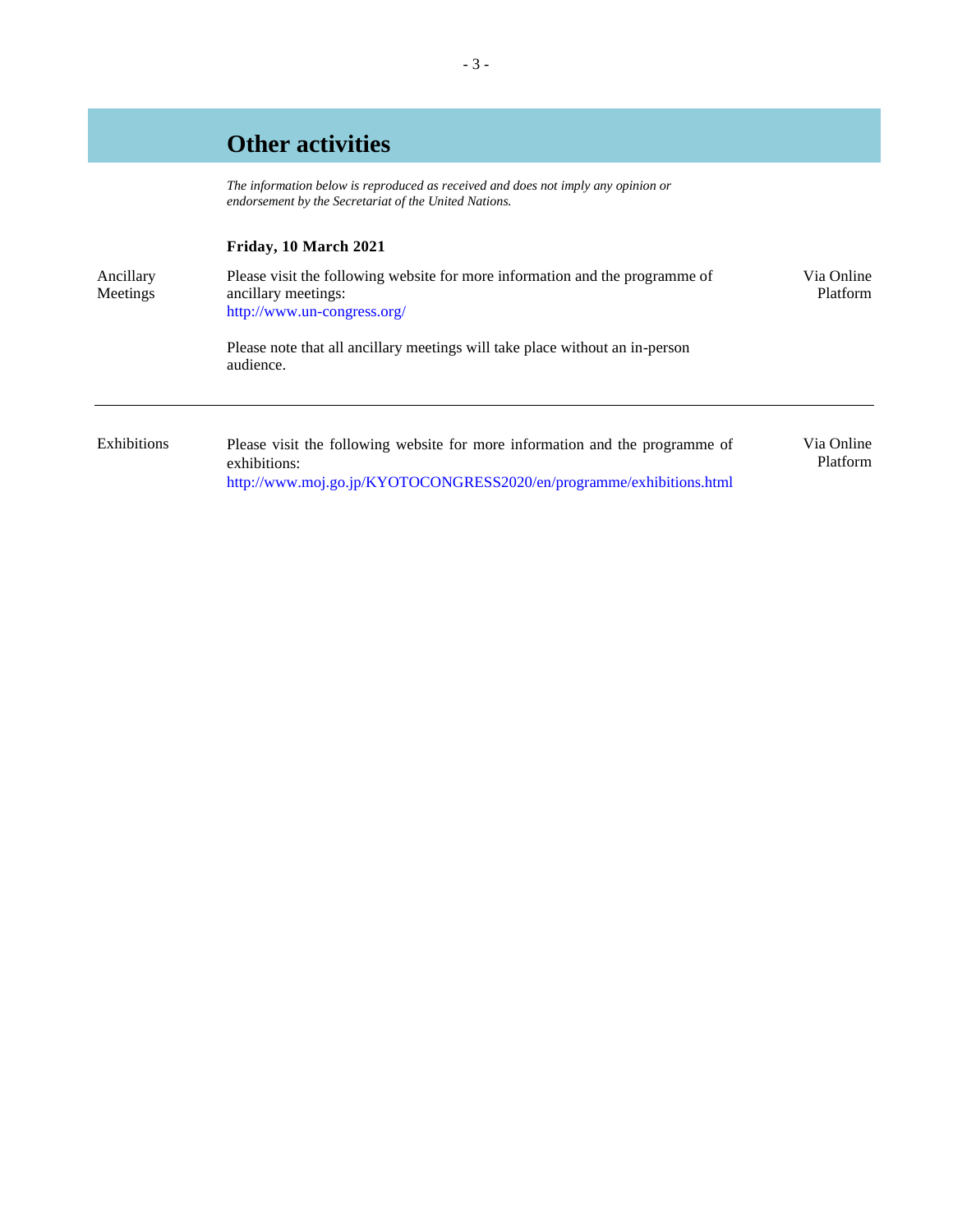# **Summary of official meetings**

#### **Thursday, 11 March 2021**

#### **Plenary**

| Thirteenth meeting          | The meeting continued its consideration of "Multidimensional approaches by Governments to<br>promoting the rule of law by, inter alia, providing access to justice for all; building effective,<br>accountable, impartial and inclusive institutions; and considering social, educational and other<br>relevant measures, including fostering a culture of lawfulness while respecting cultural identities,<br>in line with the Doha Declaration" [item 5]. |
|-----------------------------|-------------------------------------------------------------------------------------------------------------------------------------------------------------------------------------------------------------------------------------------------------------------------------------------------------------------------------------------------------------------------------------------------------------------------------------------------------------|
|                             | The meeting was chaired by Yoshimitsu Yamauchi, Assistant Vice-Minister of Justice of Japan.                                                                                                                                                                                                                                                                                                                                                                |
|                             | Statements were made by the representatives of Canada, Israel, Mexico and Honduras.                                                                                                                                                                                                                                                                                                                                                                         |
| Fourteenth meeting          | The meeting considered "International cooperation and technical assistance to prevent and<br>address all forms of crime" [item 6]<br>Terrorism in all its forms and manifestations;<br>(a)<br>New and emerging forms of crime.<br>(b)                                                                                                                                                                                                                       |
|                             | The meeting was chaired by His Excellency Robinson Njeru Githae, Permanent Representative of<br>Kenya to the United Nations in Vienna.                                                                                                                                                                                                                                                                                                                      |
|                             | Statements were made by the representatives of Japan, Canada, China, Kuwait, Thailand,<br>Indonesia, South Africa, Viet Nam, Singapore, France, Honduras, the Russian Federation, Cuba,<br>El Salvador, Argentina and Italy.                                                                                                                                                                                                                                |
|                             | The representative of the United States made a statement in exercise of the right of reply.                                                                                                                                                                                                                                                                                                                                                                 |
| Fifteenth meeting           | The meeting continued consideration of item 6.                                                                                                                                                                                                                                                                                                                                                                                                              |
|                             | The meeting was chaired by His Excellency Alessandro Cortese, Permanent Representative of Italy<br>to the United Nations in Vienna.                                                                                                                                                                                                                                                                                                                         |
|                             | Statements were made by the representatives of the United States, Armenia, Nigeria, Mexico,<br>Brazil, Kyrgyzstan, Iraq, Kenya, Bangladesh, Malaysia, Turkey, Angola, Romania, India, Norway,<br>Iran, Azerbaijan, Algeria, Morocco and Jordan.                                                                                                                                                                                                             |
|                             | The representatives of Cuba, Armenia, Azerbaijan and Turkey made statements in exercise of the<br>right of reply.                                                                                                                                                                                                                                                                                                                                           |
|                             | Consideration of agenda item 6 will continue on 12 March, starting at 09.00 a.m.                                                                                                                                                                                                                                                                                                                                                                            |
| <b>Committee II</b>         |                                                                                                                                                                                                                                                                                                                                                                                                                                                             |
| Fourth meeting <sup>2</sup> | Workshop 4 "Current crime trends, recent developments and emerging solutions, in particular new<br>technologies as means for and tools against crime." [item 6]                                                                                                                                                                                                                                                                                             |
|                             | The meeting was chaired by Matti Joutsen of Finland.                                                                                                                                                                                                                                                                                                                                                                                                        |
|                             | Presentations were made by the following panellists: Anthony Teelucksingh (United States of<br>America); Hayato Shigekawa (Chainanalysis); Thomas Holt (Michigan State University (U.S.A.);<br>José Romero Morgaz (European Commission); Anna Alvazzi del Frate (Alliance of NGOs on                                                                                                                                                                        |

<sup>2</sup> Held on 10 March, from 1.00 to 3.00 p.m.